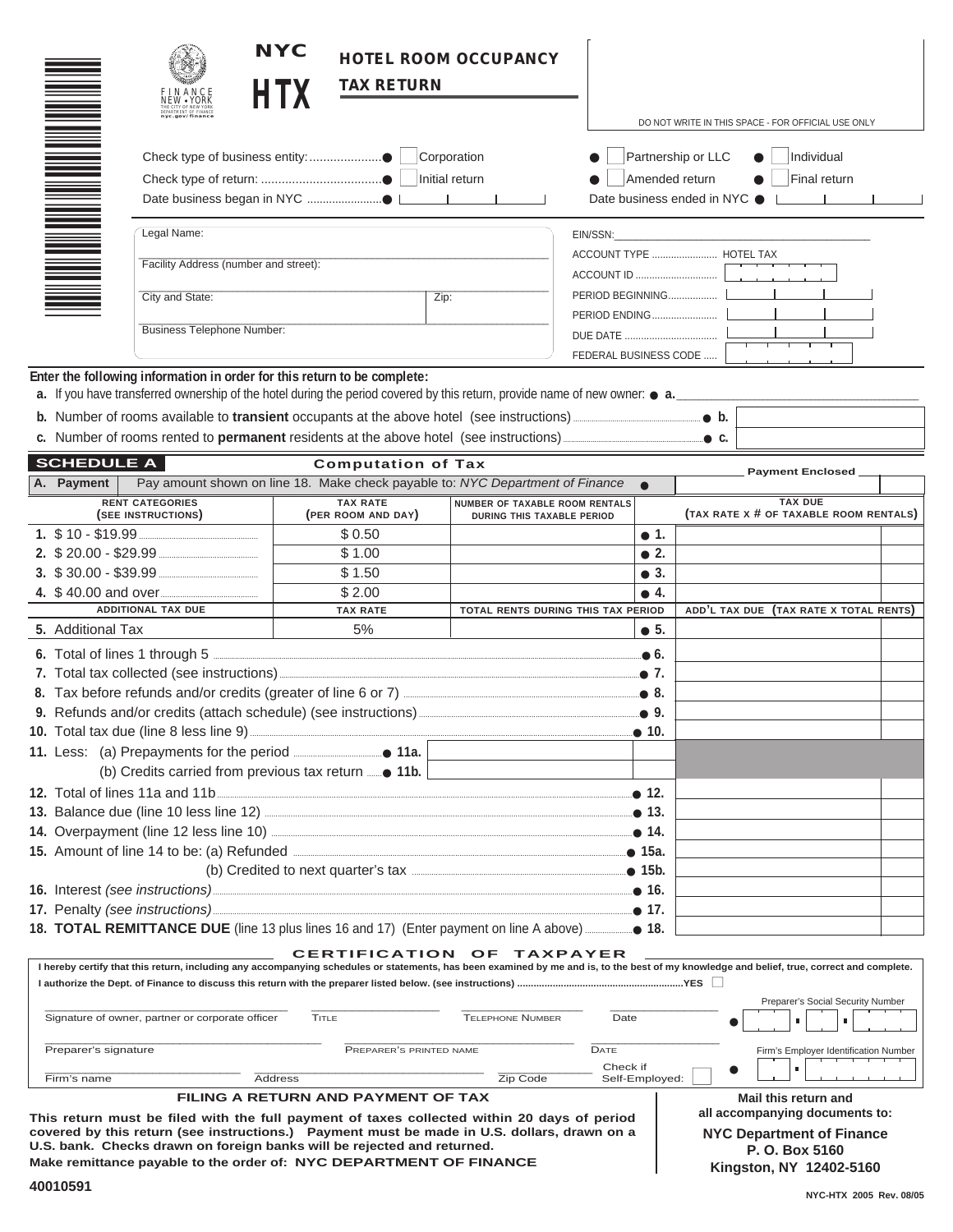# **Instructions for Form NYC-HTX**

# **GENERAL INFORMATION**

# **IMPOSITION OF TAX**

The New York City Hotel Room Occupancy Tax is separate from and in addition to sales taxes imposed by the State of New York and the City of New York on the occupancy of hotel rooms and consists of a percentage of the rent plus a flat amount per day. This tax must be collected for every occupancy of each room in a hotel in the City of New York except as provided below.

# **HIGHLIGHTS OF RECENT RULE CHANGES**

The Department of Finance recently adopted a number of new rules affecting the application of the New York City Hotel Room Occupancy Tax.

**REPEAL OF "BUNGALOW" EXCEPTION:** Effective December 1, 2003, rentals to occupants, other than permanent residents, of furnished apartments or other furnished living units intended for single family use are subject to the tax regardless of whether the rental is for periods of one week or more and regardless of whether meals, maid service or other common hotel services are provided. For further information, see Title 19 Rules of the City of New York §12-01, definition of "hotel" effective November 29, 2003.

**DE MINIMIS ACTIVITY RULE:** Effective September 1, 2004, a facility will not be considered a hotel (see definition below) required to collect the tax if, during any four consecutive tax quarters or any twelve-month period ending on the last day of February, rooms, apartments or units are rented to occupants on fewer than three occasions or for not more than 14 days in the aggregate. Rentals of rooms in a single building will be aggregated and rentals of apartments and living units in one or more buildings owned or leased by the same operator will be aggregated. Rentals under a single contract for one or more consecutive days will be considered a single occasion, however, if a single contract provides for a rental for nonconsecutive days, each period of consecutive days will be considered a single occasion. If a room, apartment or unit is sublet or the right to occupy the room, apartment or unit is sold or subcontracted to another person, each separate sublet or subcontract for a period of consecutive days will be considered a separate occasion. Rentals to permanent residents (see definition below) will not be included in the number of occasions or days of rentals for this purpose. Once a facility is required to register and collect the tax because it exceeds the de minimis thresholds during a period, it must continue to collect the tax even if it falls below the threshold in a later period. However, if a facility, once registered, falls below the threshold for a period of three consecutive years, the facility is not considered a hotel and is not required to file. For further information, see Title 19 Rules of the City of New York §12-01, definition of "hotel", effective February 19, 2005.

# **CHANGE IN FILING REQUIREMENTS**

**FOR SMALL OPERATORS:** Effective for periods beginning on and after September 1, 2004, operators of hotels having fewer than ten (10) rooms and operators of fewer than ten (10) furnished apartments or furnished living units may file their returns on an annual basis covering the twelve-month period ending on the last day of February. That return will be due on the subsequent March 20 each year. For further information, see Title 19 Rules of the City of New York §12-06 effective February 19, 2005.

**RESELLERS OF ROOMS:** Where rooms are sublet or resold by someone other than the original hotel operator, for periods beginning on and after June 1, 2002, the tax will apply to the occupancy of a room by the original occupant of the room even if that person sublets or resells the room. The tax generally will apply to the room rent payable by the original occupant. These rules also clarified the definition of a permanent resident (see below) to provide that, in determining the number of days of consecutive occupancy, any day on which a person occupying the room sublets or otherwise contracts away that person's right to occupy the room will not be taken into account. For further information, see Title 19 Rules of the City of New York §12- 01 effective July 25, 2001.

**NOTE:** Effective for periods beginning on and after April 1, 2005, New York State has enacted a Convention Center Hotel Unit Fee of \$1.50 per hotel unit per day. The fee is required to be collected by hotels within the City. **This fee is not part of the New York City Hotel Room Occupancy Tax.** The new fee is to be collected and administered by the New York State Department of Taxation & Finance in the same manner as the Sales Tax on hotel rooms. Additional information is available on their website at:

#### **www.nystax.gov**

# **DEFINITIONS**

# - Rent

The consideration received for occupancy valued in money whether received in money or otherwise, including receipts, cash, credits, and property or services of any kind or nature, and also any amount for which credit is allowed by the operator to the occupant, without any deductions.

FINANCE<br>NEW • YORK

# - Operator

An "operator" is any individual, partnership, society, association, joint stock company, corporation, estate, receiver, trustee, assignee, referee, or any other person acting in a fiduciary or representative capacity, whether appointed by a court or otherwise, and any combination of individuals operating a hotel in the City of New York, including but not limited to the owner or proprietor of such premises, lessee, sublessee, mortgagee in possession, licensee, or any other person operating the hotel.

#### - Hotel

For purposes of the tax, "hotel" is any building or portion thereof that is regularly used and kept open for the lodging of occupants. The term "hotel" includes apartment hotels, motels, boarding houses, lodging houses and clubs, whether or not meals are served. The rental to occupants, other than permanent residents, of furnished apartments or other furnished living units to intended for single-family use is considered a hotel. A hotel includes making one or more rooms in a property owned by an individual available to guests for compensation on a regular basis and also includes renting to guests more than one room in a dwelling place ordinarily occupied by a person as his or her residence. See "Highlights of Recent Rule Changes" above.

# - Occupancy

"Occupancy" is the use or possession of any room or rooms in a hotel, or the right to the use or possession of the furnishings or to the services and accommodations accompanying the use and possession of the room or rooms. There is an "occupancy" of a room whether or not the person entitled to the use or possession of the room actually uses or possesses it.

# - Permanent Resident

Except as otherwise provided below, a person is a "permanent resident" as of a given date if he/she has had the right to occupy a room or rooms in a particular hotel for the 180 consecutive days preceding that date. See "Highlights of Recent Rule Changes - Reseller of Rooms" above for recent changes related to the definition of a permanent resident. A person who enters into an agreement for occupancy for 180 consecutive days or more does not become a "permanent resident" under the law until he/she has been an occupant for

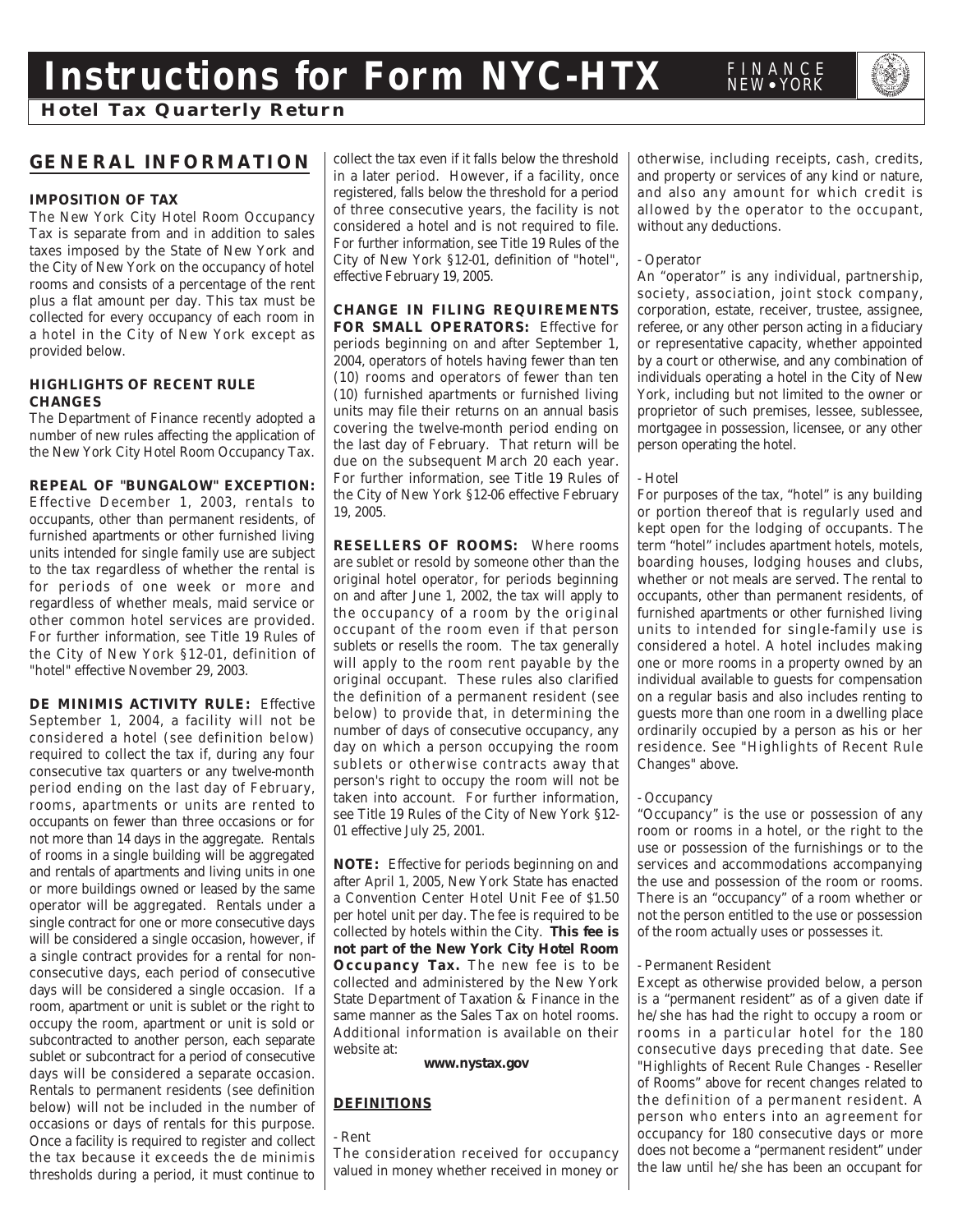#### **Instructions for Form NYC-HTX Page 2**

180 consecutive days, and the operator is liable for the collection of the tax until that occupancy for 180 consecutive days has been completed. However, an occupant can obtain permanent resident status prior to completing 180 days of consecutive occupancy by requesting a lease from the hotel operator pursuant to the provisions of Section 2522.5 of the rent stabilization regulations promulgated by the New York State Division of Housing and Community Renewal. Where the occupant has requested such a lease, the hotel operator should not collect the tax for any day, starting on the date the lease was requested, that falls within a period of continuous occupancy by the occupant. However, if the occupant does not complete 180 days of continuous occupancy, any taxes not previously collected become immediately due and payable and are to be collected by the hotel operator.

# - Transient Occupant

A "transient occupant" is a person entitled to use or possess a hotel room who is not a "permanent resident" as defined above.

- Room

A "room" includes any portion of a hotel, other than a bathroom or lavatory, whether used for dwelling, commercial or any other purposes, except: (1) A place of assembly as defined in the NYC Administrative Code (See Title 19 Rules of the City of New York Section 12-01); (2) A store, stand or counter to which access is had directly from public thoroughfares or street or mezzanine lobbies; (3) A lobby, public dining room or other public room used for a private purpose. The term "room" also includes a kitchenette, provided that (a) it is a walk-in area, enclosed by walls, with one or more doorways, archways, or other openings, (b) it is supplied with a cooking appliance, including, but not limited to, a range, microwave or convection oven, or hot plate, and (c) it contains at least one item from each of two of the following three categories: (1) a sink with running water, or dishwasher; (2) a refrigerator; (3) a cabinet, counter top, or table.

#### **REGISTRATION**

Every operator of a hotel must file with the Department of Finance a certificate of registration on the form prescribed by the Department of Finance for the purpose of obtaining a certificate of authority empowering the operator to collect the tax. In the case of operators commencing business or opening new hotels, a certificate of registration must be filed within three days after the commencement or opening. Every operator who operates more than one hotel is required to obtain a certificate of authority for each establishment. An operator of furnished apartments or other furnished living units intended for single-family use subject to the tax and located at multiple addresses may request a single certificate of authority for all such

apartments or living units by attaching to the registration form a schedule showing each apartment and its street address. The certificate of authority must be prominently displayed by the operator in a manner that it may be seen and come to the notice of all occupants and persons seeking occupancy.

## **Exemption of Nonprofit Operators.** An

organization organized and operated exclusively for religious, charitable, or educational purposes, or for the prevention of cruelty to children or animals, is exempt from the obligation to collect the tax as a hotel operator if it carries on its nonprofit activities in premises in which, as part of the activities for which it was organized, it operates a hotel. To obtain the above exemption as a hotel operator, a nonprofit organization must submit a request for exemption containing the following:

- 1. a copy of the organization's articles of incorporation or association,
- 2. a copy of its by-laws,
- 3. a statement of receipts and disbursements for its most recent year,
- 4. a statement of its assets and liabilities for its most recent year,
- 5. a copy of its exemption from federal income tax issued by the Internal Revenue Service,
- 6. copies of its federal, state, and City tax returns for the most recent three years, and
- 7. an affidavit of an officer of the organization stating the following:
	- a. type of organization
	- b. purpose for which it was organized
	- c. a description of its actual activities
	- d. source and disposition of its funds
	- e. a statement that none of its net earnings is credited to surplus nor may inure to the benefit of any shareholder, member or individual, and
	- f. such other facts as may be relevant to its application.

The application should be submitted to:

**New York City Dept. of Finance Exemption Processing Section 59 Maiden Lane, 20th Floor New York, NY 10038**

#### **WHEN AND WHERE TO FILE**

Every operator as defined above is required to file returns. Quarterly returns must be filed for each establishment for each three-month period ending on the last days of August, November, February and May of each tax year and must be filed within 20 days of the end of the period they cover. However, effective for periods beginning on and after September 1, 2004, operators of hotels having fewer than ten (10) rooms and operators of fewer than ten (10) furnished apartments or furnished living units may file their returns on an annual basis covering the twelve-month period ending on the last day of February. That return will be due on the subsequent March 20 each year. An operator of furnished apartments or other furnished living units intended for single-family use subject to the tax and located at multiple addresses but registered under a single certificate should file a single return covering all such apartments or living units by attaching to the return a schedule showing each apartment and its street address.

The return should be mailed to the following address:

## **NYC Department of Finance P. O. Box 5160 Kingston, NY 12402-5160**

An operator who terminates the business or falls below the de minimis threshold for three consecutive years (see, "Highlights of Recent Rule Changes") must file a final return within 20 days from the date the business was terminated. If the business was sold, the purchaser must also file a return covering the period beginning on the date of purchase. **If you have fewer than ten (10) rooms or fewer than ten (10) furnished apartments or furnished living units, you may not use this form. Use Form NYC-HTXB.**

#### **ELECTRONIC FILING**

Register for electronic filing. It is an easy, secure and convenient way to file and pay the Hotel Tax on-line. For more information log on to **nyc.gov/nycefile**

## **COMPUTATION OF TAX**

1) This tax must be paid for every occupancy of each room in a hotel in the City of New York at 5% of the rent charged plus an amount per room per day based on the following table:

| If the rent per full day<br>for the room is: | The tax per day is: |  |  |  |
|----------------------------------------------|---------------------|--|--|--|
|                                              |                     |  |  |  |
|                                              |                     |  |  |  |
|                                              |                     |  |  |  |
| \$40 or more                                 | S. 2.00             |  |  |  |

In using the table, where an amount of rent is charged for more than one room, whether or not a suite, if such rooms are not otherwise rented separately, the daily rent per room is to be determined by dividing the entire rent by the number of rooms for which the charge is made (see "room" defined above). For example, if the entire charge for a suite of three rooms is \$90 per day, the charge for each room is considered to be \$30. The per room tax is \$1.50 plus an additional 5% of the rent (see instructions for line 5).

2) Where a room occupancy is for less than a full day and a person pays less than the rent for a full day, the tax is the same amount as would be due for a full day at the rate for a full day.